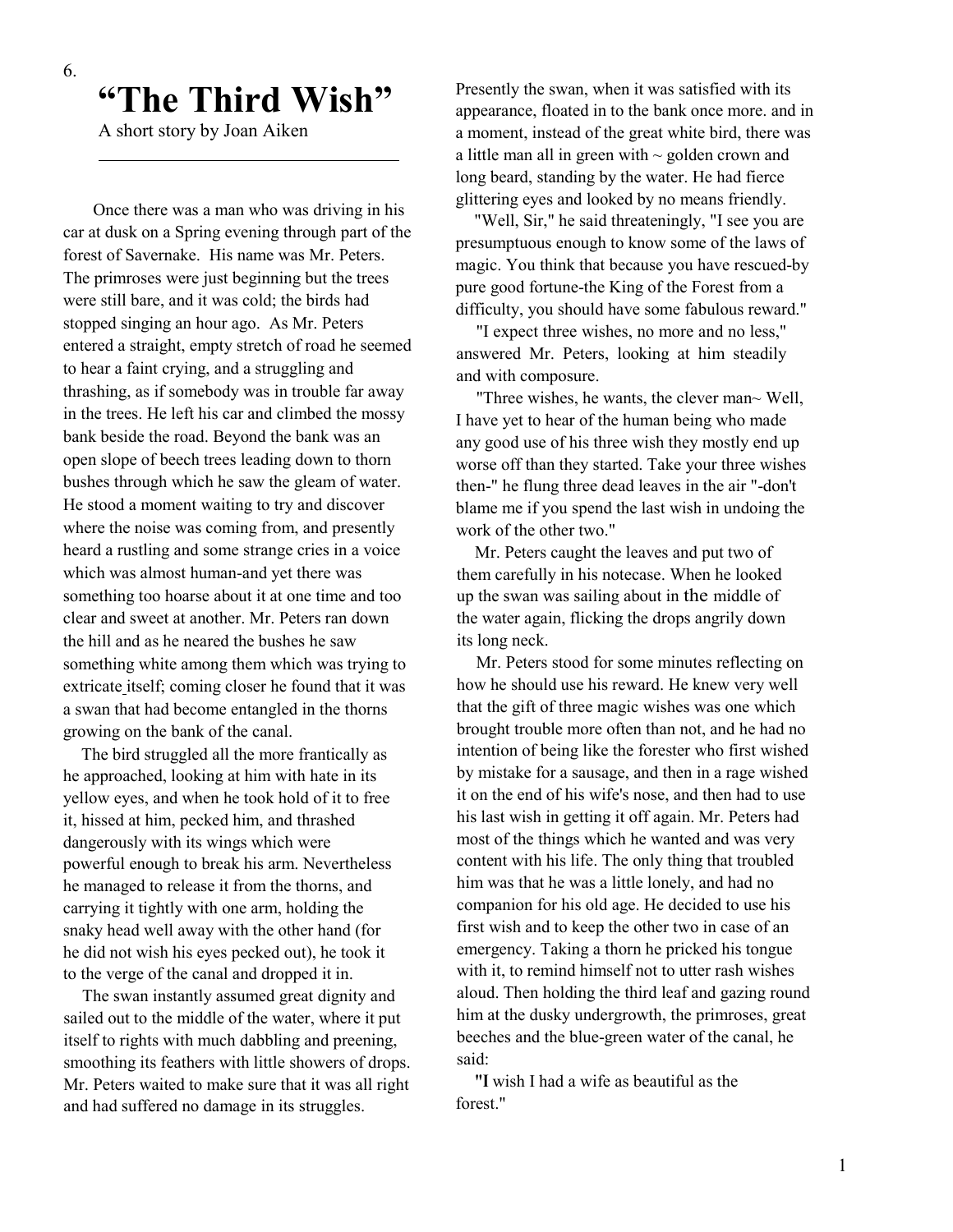A tremendous quacking and splashing broke out on the surface of the water. He thought that it was the swan laughing at him. Taking no notice he made his way through the darkening woods to his car, wrapped himself up in the rug and went to sleep.

When he awoke it was morning and the birds were beginning to call. Coming along the track towards him was the most beautiful creature he had ever seen, with eyes as blue-green as the canal, hair as dusky as the bushes, and skin as white as the feathers of swans.

"Are you the wife that I wished for?" asked Mr. Peters.

"Yes I am," she replied. "My name is Leita."

She stepped into the car beside him and they drove off to the church on the outskirts of the forest, where they were married. Then he took her to his house in a remote and lovely valley and showed her all his treasures-the bees in their white hives, the Jersey cows, the hyacinths, the silver candlesticks, the blue cups and the lustre bowl for putting primroses in. She admired everything, but what pleased her most was the river which ran by the foot of his garden.

"Do swans come up here?" she asked. "Yes, I have often seen swans there on the river," he told her, and she smiled.

Leita made him a good wife. She was gentle and friendly, busied herself about the house garden, polished the bowls, milked the cows and mended his socks. But as time went by Mr. Peters began to feel that she was not happy. She seemed restless, wandered much in the garden, and sometimes when he came back from the fields he would find the house empty and she would only return after half an hour or so with no explanation of where she had been. On these occasions she was always especially tender and would put out his slippers to warm and cook his favorite dish-Welsh rarebit with wild strawberries-for supper.

One evening he was returning home along the river path when he saw Leita in front of him, down by the water. A swan had sailed up to the verge and she had her arms round its neck and

the swan's head rested against her cheek. She was weeping, and as he came nearer he saw that tears were rolling, too, from the swan's eyes.

> "Leita, what is it?" he asked, very troubled. "This is my sister," she answered. "I can't bear being separated from her."

Now he understood that Leita was really a swan from the forest, and this made him very sad because when a human being marries a bird it always leads to sorrow.

"I could use my second wish to give your sister

human shape, so that she could be a companion to you," he suggested.

""No, no," she cried, "I couldn't ask that of her."

"Is it so very hard to be a human being?" asked Mr. Peters sadly.

"Very, very hard," she answered.

"Don't you love me at all, Leita?"

"Yes, I do, I do love you," she said, and there were tears in her eyes again. "But I miss the old life in the forest, the cool grass and the mist rising off the river at sunrise and the feel of the water sliding over my feathers as my sister and I drifted along the stream."

"Then shall I use my second wish to turn you back into a swan again?" he asked, and his tongue pricked to remind him of the old King's words, and his heart swelled with grief inside him.

"Who would darn your socks and cook your meals and see to the hens?"

"I'd do it myself as I did before I married you," he said, trying to sound cheerful.

She shook her head. "No, I could not be as unkind to you as that. I am partly a swan, but I am also partly a human being now. I will stay with you."

Poor Mr. Peters was very distressed on his wife's account and did his best to make her life happier, taking her for drives in the car, finding beautiful music for her to listen to on the radio, buying clothes for her and even suggesting a trip round the world. But she said no to that; she would prefer to stay in their own house near the river.

He noticed that she spent more and more time baking wonderful cakes-jam puffs, petits fours,